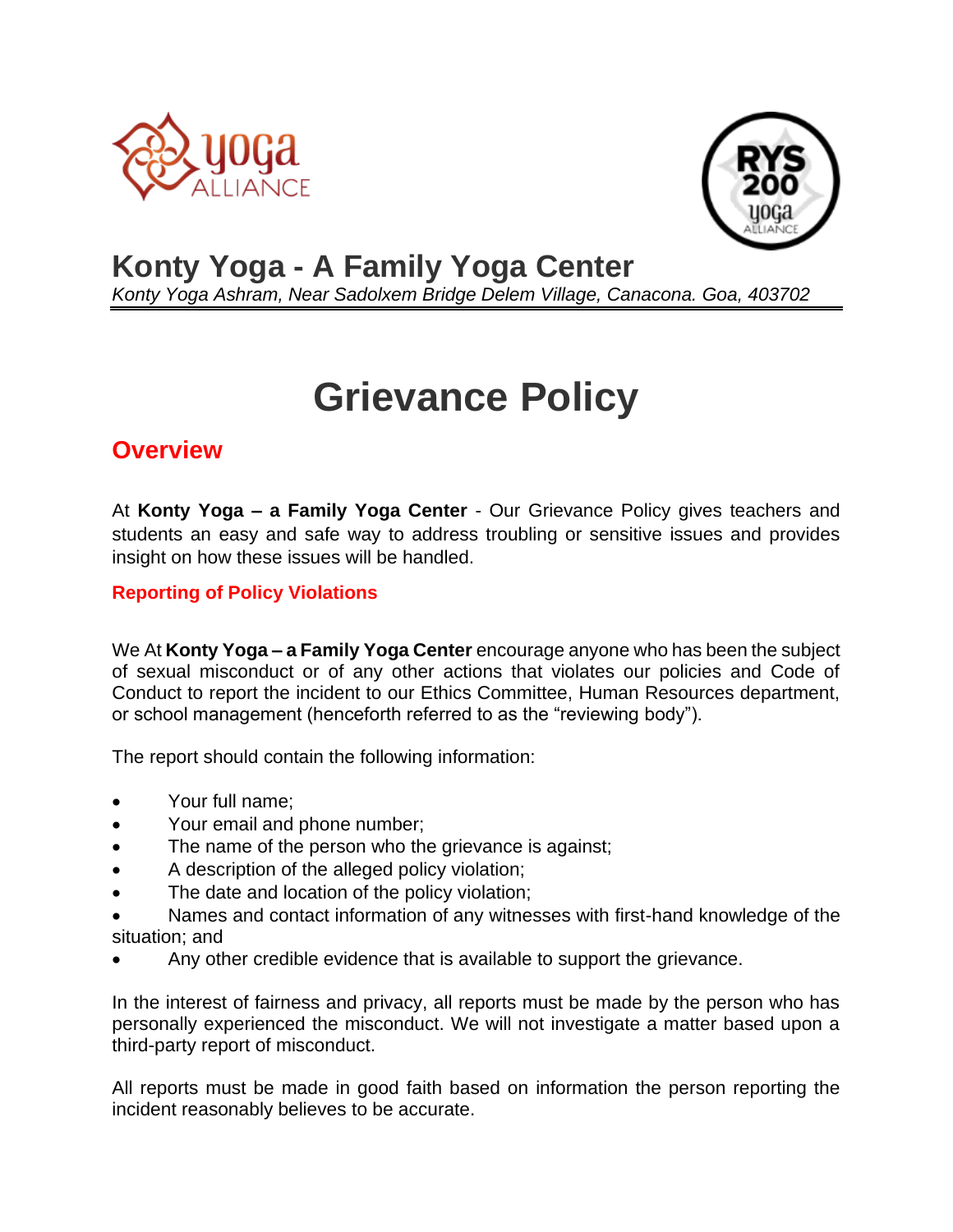We At **Konty Yoga – a Family Yoga Center** may request additional information from the person reporting the incident during the review of the report.

We At **Konty Yoga – a Family Yoga Center** will take appropriate action to ensure compliance with our policies. The reviewing body will impose any sanctions that it feels are fair, just and reasonable under all of the circumstances.

We At **Konty Yoga – a Family Yoga Center** will not allow anyone to retaliate against any person for making a report in good faith or providing information in connection with an investigation into an alleged violation.

#### **Confidential Treatment**

The reviewing body has an important obligation to maintain the confidentiality of all information they may receive in connection with reviewing ethical complaints. This includes any information provided by victims or witnesses in their investigations and any documents, emails, or notes they may gather. The reviewing body should make each person who is interviewed feel comfortable that the discussion will be held strictly confidential.

This information is extremely sensitive. Its exposure could damage the reputations of the school, the teacher and the student, it could make the situation impossible to resolve fairly, and it could lead to legal liability.

The reviewing body will make sure that the forum where they will be discussing the matter is secure. They will not meet in an environment where someone may overhear what is being discussed. These meetings will not occur in a public place. Restaurants and coffee shops are public places and should not be used for meetings. Discussions will not be held in bathrooms and common areas at the yoga school or studio.

#### **Timeline for Reporting Violations and Complaints**

If an individual wants to file a complaint about the possible unethical conduct of a teacher or other person, he or she shall file the complaint within thirty (30) days after learning of the facts which may establish a potential violation. Complaints filed more than thirty (30) days after the violation of the Code of Conduct occurred may be reviewed at the discretion of the reviewing body.

A complaint should not be filed unless the person filing the complaint has:

- *i.* material and credible evidence that may establish a violation school policy;
- *ii.* Personal knowledge of the facts that form the basis of the complaint.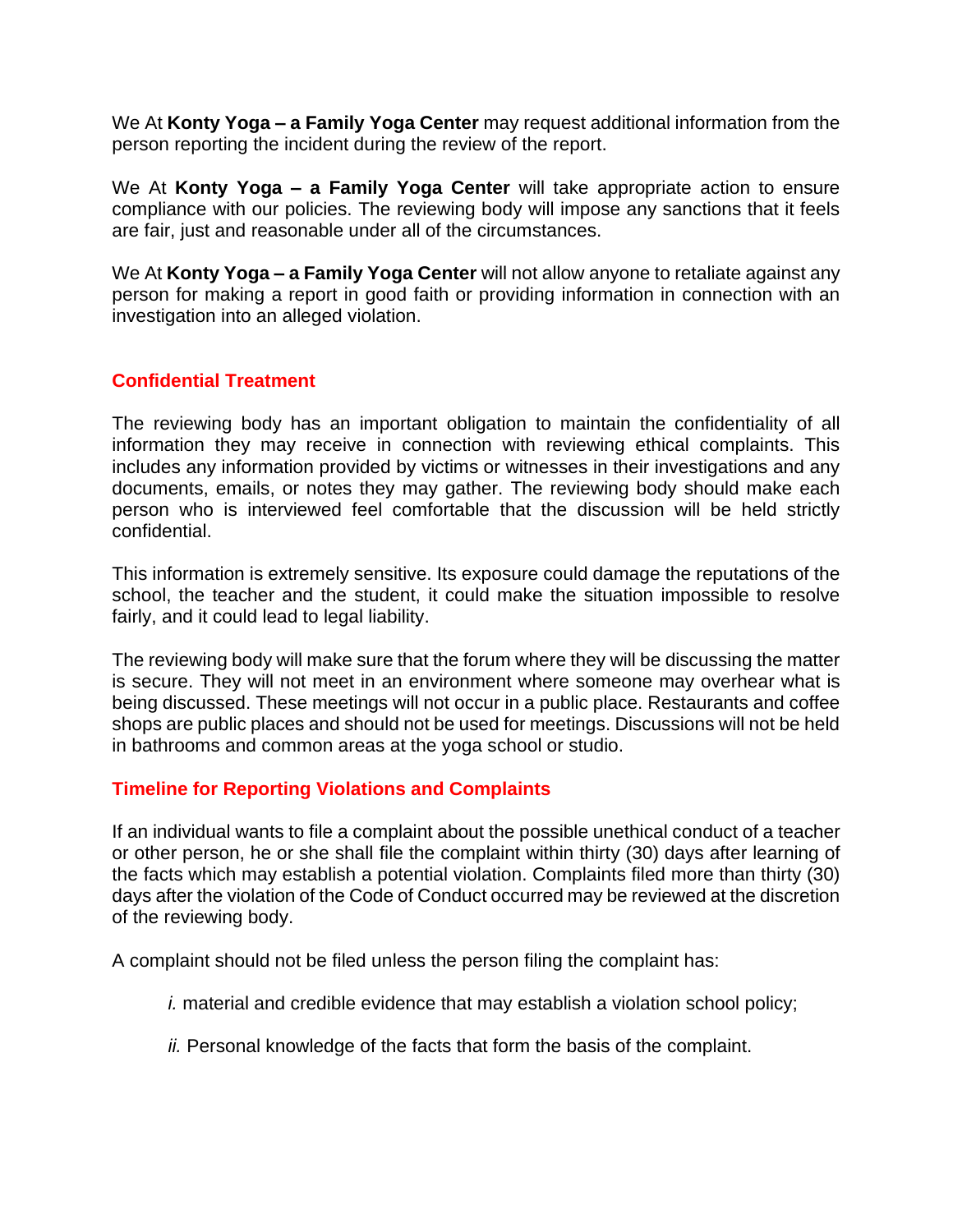After the complaint has been filed, all persons with personal knowledge about the complaint are encouraged to assist the review by providing relevant and factual information about the potential policy violations. This will assist the reviewing bod y in promptly and effectively responding to the complaint.

#### **Due Process and Procedure**

We At **Konty Yoga – a Family Yoga Center** recognize that our reviewing body has an obligation to give a person accused of misconduct a reasonable level of due process. Because the person may lose his or her job and their reputation may be tarnished, the decision-making process must be fair and objective. Due process in this context does not mean that the reviewing body will conduct a mini trial but it will gather all of the relevant facts surrounding the matter and make a fair and objective decision based on the facts. The reviewing body may need to interview the person who reported the situation, the person who perpetrated the misconduct, and any other people who have direct knowledge about the situation. The reviewing body will examine all other credible and objective evidence about the situation.

#### **Dismissal or Acceptance of a Complaint**

Upon the receipt of a complaint, the reviewing body will evaluate the complaint to determine if it should be dismissed or reviewed.

The reviewing body may dismiss a complaint if it determines that any of the following is true:

*i.* the complaint is clearly frivolous or insubstantial;

*ii.* the information contained within the complaint is not credible;

*iii.* the complaint is not within the scope of school policies;

*iv.* the complaint has not been timely filed;

*v.* a policy violation would not exist even if the complaint were true;

*vi.* no credible evidence could be provided which could support a finding that a policy violation has occurred;

*vii.* the complaint is anonymous; or

*viii.* the alleged violation has been cured by a good faith effort of the parties involved in the complaint.

In making its determination the reviewing body may obtain and consider information relevant to the matter other than that included within the complaint or provided by the subjects of the complaint.

Within thirty (30) days after the receipt of a complaint, the reviewing body will either dismiss the complaint or accept the complaint for evaluation. After it has made its decision, the reviewing body will advise the person who filed the complaint as to whether it has dismissed or accepted the complaint. If the reviewing body elects to dismiss a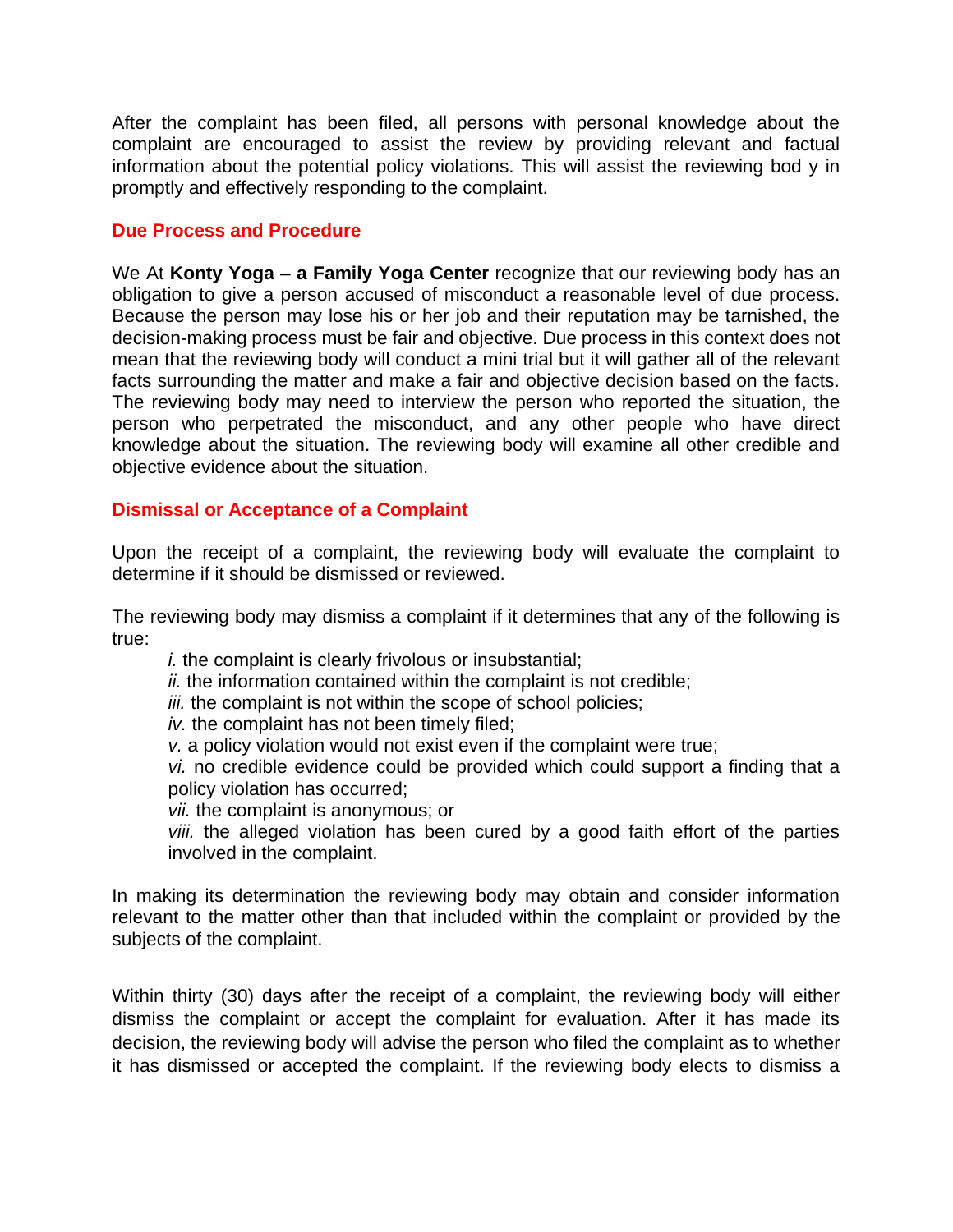complaint, it shall provide the person who submitted the complaint with its reasons for dismissing the complaint.

#### **Rules of Procedure after Acceptance of a Complaint**

If the reviewing body decides to accept a complaint and determine if there has been a violation of school policy, the subject of the complaint will be given written notice of the complaint. The notice shall include information sufficient enough to provide the subject with a fair opportunity to respond to the complaint.

The subject of the complaint will have thirty (30) days from receipt of notice to submit a written response to the complaint. The response may contain any information which the subject feels is relevant and responsive to the complaint. The reviewing body may extend the response period for additional periods upon request.

The reviewing body may consider the matters alleged in the complaint, the written responses of the subject of the complaint, and other interested parties, other relevant facts, and ethical and legal principles. The reviewing body may question the parties (and, in its discretion, third parties) and obtain such other information as it shall determine is necessary, relevant and proper. The reviewing body may conduct its own investigation into the complaint in its discretion.

If the subject of the complaint fails to respond to the notice within the thirty (30) day period, it will constitute sufficient grounds for the reviewing body to act on the evidence in hand and impose appropriate sanctions. The reviewing body may extend the response period for additional periods upon request.

#### **Determination of Violation**

After its evaluation of all information relating to the complaint, the reviewing body will determine whether a violation of school policy has occurred. If the reviewing body determines that a violation of school policy has occurred, it may impose sanctions. The reviewing body will give the subject of the complaint written notice as to its decision on the complaint and the imposition of sanctions, if any.

The subject of the complaint may file a written appeal of the sanctions, setting forth all information relevant to the appeal, within ten (10) days of receiving the notice, by sending notice of appeal to the reviewing body. The reviewing body will evaluate the appeal and render a decision on the appeal within seven (7) days. The reviewing body may extend the response period for additional periods upon request. The decision on the appeal shall be final.

#### **Sanctions**

We At **Konty Yoga – a Family Yoga Center** recognize the principle "the punishment must fit the crime." We do not sentence someone to life imprisonment for jaywalking.